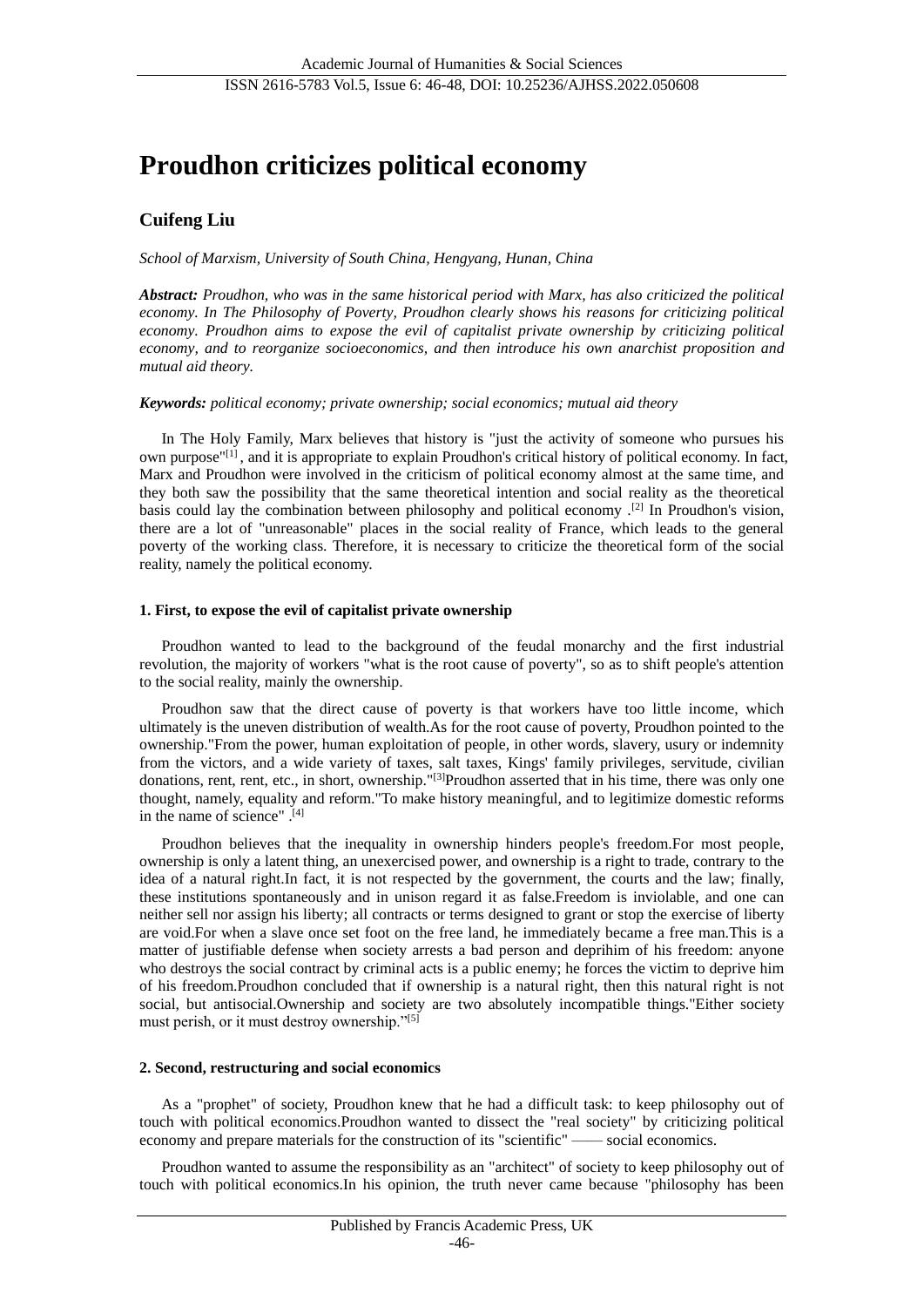# ISSN 2616-5783 Vol.5, Issue 6: 46-48, DOI: 10.25236/AJHSS.2022.050608

disconnected from political economy since ancient times"<sup>[6]</sup>, Proudhon criticized the bourgeois economists' empirical interpretation of economic phenomena,trying to find the essence behind economic phenomena through the numerous economic phenomena."In their view, facts are truth, the only reason is because they are facts, are tangible facts."[7] he said he did not nearly one hundred years people formally called" political economy " that set of contradictory theory as science, because the theory is a ancient inherited about the code of code or convention integration, the phenomenon behind the society itself, political economy has never put forward any question.In this regard, Proudhon argued without reason: " The political economy left by Adam Smith, Ricardo, Malthus, and Jean Ba Say has been denied in some sense, and we have seen it stagnate for half a century.This is an important conclusion drawn in this book's."[8] disregard for the nature behind the phenomenon makes political economists powerless to solve social problems.He makes a vivid metaphor: he sees political economy as a space filled of building materials waiting for a building.The workers waited enthusiastically for work, but the architect disappeared without no picture.Economists only remember the origin of each material, the cost of processing, and the merits of it, but they know nothing about how to use it.Various efforts were made to find out the general picture of the building, but they all failed.Eventually they are desperate and admit that scientific creativity is limited.The construction of the social building was stranded, people flocked to the site, all the building materials equally or draw lots.As a result, the materials that could have built a magnificent temple were built into thatched cottages by ignorant and barbaric ownership systems.The task proposed to his new economics is to use the existing political economy materials to find out the law after the complicated phenomenon, and reform the society according to this law, so that the human society can truly achieve the "organizational state" of eliminating poverty.

#### **3. Third, introduce the anarchist proposition and mutual assistance theory**

Proudhon tried to solve real social problems in a metaphysical way, and on the basis of criticizing classical political economy, he introduced his own political anarchist proposition and economic theory of mutual assistance.

The formula to solve social problems should be a law of exchange, a theory of mutual assistance, a guarantee system that can eliminate all the previous situation of the rule of law and commercial society and meet the conditions of effectiveness, progress and fairness put forward by the critical circle.This is not only agreed but also a real society, To eliminate the servitude of machines and prevent the emergence of new machines, Can change competition into something good, Turn the monopoly into the security of all people, To rely on the power of their own principles, Not begging for credit from capital and requesting protection from the State, But to make capital and the state to labor, Being able to establish true unity among the nations through honest trade, Ability to neither suppress individual initiative, And not the savings of a family, But constantly return the wealth seized by individuals to society, Ability to guarantee the political and industrial equality of citizens through this in and out movement of capital, And relying on the large-scale public education system to continuously improve the level of citizens, To ensure their professional equality and ability balance; Being able to reform human consciousness through fairness, welfare, and morality, Ensure the harmony and balance in reproduction.In short, "This is a society organized and changed, not temporarily once and for all, a social ......" that can provide everything without any collateral.<sup>[9]</sup>

The theory of mutual aid or exchange, the theory of physical exchange, its simplest form is consumer borrowing.From the perspective of collective existence, this theory is the combination of all the two ideas and the same long history as its constituent factors.Because, " it is nothing else than the resurrection of the primitive practice of society after a series of intricate propositions and institutional changes, which is the result of six thousand years of thinking about the basic proposition that A is equal to  $A$ ."[10]

#### **4. Conclusions**

As mentioned above, Puludong criticizes political economy for complex reasons. He aims to expose the evil of capitalist private ownership by criticizing political economy, reorganize socioeconomics, and then introduce his own anarchist proposition and mutual aid theory.